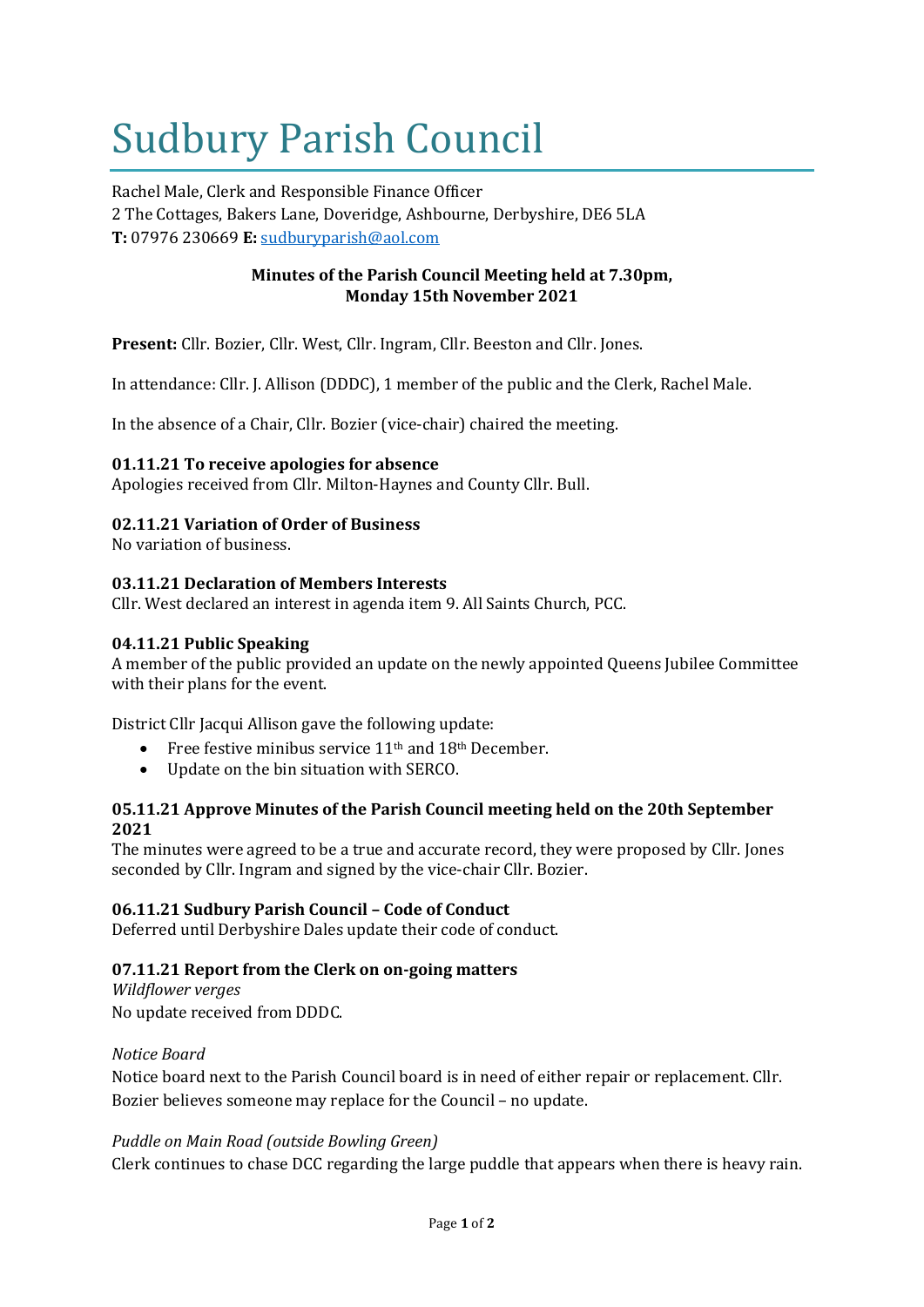## **08.11.21 Gibb Lane Car Park**

**RESOLVED to leave the arrangement as it currently is (Parish Council continue to lease the car park at £1100 per annum with Dove River Practice contributing £800 per annum).**

#### **09.11.21 All Saints Church, PCC**

**RESOLVED to grant a donation of £150 towards the cost of a new mower.**

#### **10.11.21 Village Planters**

Clerk to contact the Prison asking if they would donate the plants.

#### **11.11.21 Finance**

To approve the income and payments since the last meeting up to and including 12th November 2021. All invoices were available for inspection (attached at the end of the minutes). **RESOLVED that all income and payments as submitted be agreed.**

## **12.11.21 To confirm and agree accounts to 12th November 2021 including budget appraisal**

**RESOLVED that the accounts and budget appraisal as submitted, be agreed.**

#### **13.11.21 Budget 2022/2023**

Clerk distributed the draft budget. To be agreed at the next meeting.

#### **14.11.21 Main Road highway issues raised by the National Trust**

Cllr West gave an update on the issue and advised that the Trust are meeting with Highways without the Council being present.

#### **15.11.21 Pavilion – Lease update**

Clerk to request a meeting with the Trust to move this forward.

## **16.11.21 Queens Jubilee Planning Update**

Following the update from a member of the public on the Jubilee, the Clerk will inform the Trust of their intention to use the playing field to hold this event (4th June 2022).

## **17.11.21 Planning matters to be considered**

21/01171/FUL - PROPOSED DEVELOPMENT: Conversion of garage to dwellinghouse with associated alterations including the formation of a first floor and creation of new access - LOCATION: Springfield House Ashbourne Road **NOTED**.

21/01225/FUL - PROPOSED DEVELOPMENT: Erection of 2no. housing blocks to provide 120no. bed spaces, erection of a multifaith centre, siting of a portacabin for parcel storage, creation of additional car parking and associated demolition and landscaping works - LOCATION: H M Prison Sudbury. **RESOLVED: Clerk to email in our objections to include lack of infrastructure, public transport, privacy for residents and security.**

## **18.11.21 Correspondence**

PCC donation request – agenda item. Letter from resident on prison expansion – agenda item.

#### **19.11.21 Date of next meeting**

It was RESOLVED that the next bi-monthly Parish Council will be held on Monday  $17<sup>th</sup>$  January 2022 in the Dining Room, School Lane.

#### **Meeting closed: 20.53**